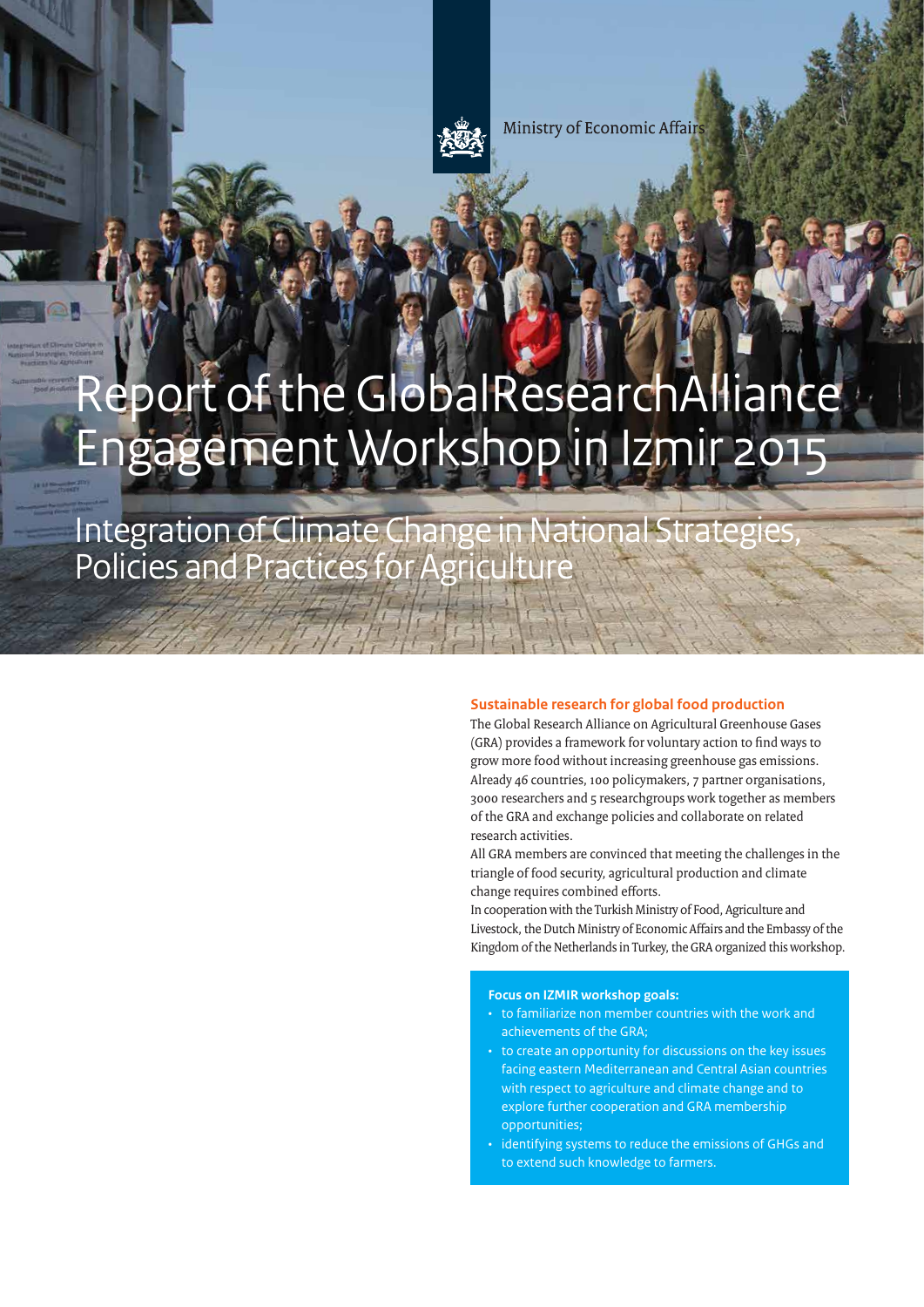#### **Wednesday November 18th**

This GRA-workshop started with the opening speech of Ineke Lemmen, Dutch GRA-coordinator, explaining the program of the Workshop. It is important to link policy and mainstream mitigation and adaptation activities. In sustainable food production systems this requires an integrated approach linking to field, farm and value chain. Today's knowledge and policy is tomorrow's business in a well growing society. *c.j.m.lemmen@minez.nl*

#### **Impacts on Climate Change**

*By Ali Osman Sari, Deputy General Director Ali Osman Sari of the General Directorate of Agricultural Research and Policies, Ministry of Food, Agriculture and Livestock* 

Ali Osman Sari provided information on the latest developments and improvements in the Turkish Agriculture sector, taking into account the impacts of Climate Change; the necessary actions to mitigate these impacts and how these actions are applied through governmental institutes. *aosari@tagem.gov.tr*

#### **Empowering farmers with GRA knowledge**

*By Rudy Rabbinge, departing chair of the GRA*

Rudy Rabbinge expressed his joy and gratitude for the participation of so many countries and explained the initial establishment process and aims of GRA. See live interview on *www.globalresearchalliance.org Rudy.rabbinge@wur.nl*



#### **Climate Change and Food Security**

*By Fred Snijders, Senior Natural Resources Officer, FAO Headquarters, Rome*

Fred Snijders framed the issue of food security and provided information on trends related to population population growth, food demand and agriculture production and yields. Population has been increasing rapidly resulting in increased demand for food. At the same time, better living standards has resulted in a change in diets, with people consuming more dairy products, meat and fish. Yet the availability of arable land and harvested areas have been decreasing steadily. Today, in developed countries, approximately half a soccer field is projected to be available used to feed one person by 2050; in 1960 it used to be one soccer field per capita. In developing countries while the amount of arable land per capita is less then half of that. Increased production increases the pressure on the land and threathens the sustainability of the environment. Right at this point in time a new variable comes into the equation: Climate Change. Changing growing conditions, including increasing temperatures, extreme weather events, disrupt agriculture practices and therefore the agricultural sector needs to be supported to become more resilient to the negative effects of climate change. Examples of production systems that can play a role in this include conservation agriculture or minimum tillage, and crop rotation practices and crop diversification. Agroforestry such as used in Honduras and Quatemala are other examples.

It is a known fact that agriculture is both affected by Climate Change and also contributes to Climate Change. Agriculture accounts for about 11% of global GreenHouseGas-emissions (GHG). The livestock sector produces about 63% of this; with 40% due to enteric fermentation by ruminants and with 16% due to manure management and manure left on pasture. The use of synthetic fertilizers and rice production in paddy fields produce most of the other emissions from the agricultural sectors (13% and 10% respectively). But there are ample opportunities to reduce these emissions while, at the same time, increase productivity and incomes. A well fed and healthy cow produces more meat, more milk and less methane. Through resource use efficiency and management improvements, a combination of emission reduction with productivity increase can be realized. The approach to machive these goals form part of the Climate-Smart Agriculture approach: increase, in a sustainable manner, productivity and incomes, while supporting producers to adapt to climate change and, where possible, reduce emissions of GHGs. *Fred.snijders@fao.org*

# **Making the GRA work: a perspective from New Zealand as host of the GRA Secretariat**

*By Matthew Hooper, Councellor (Primary Industries), New Zealand Embassy, Rome* 

Matthew Hooper explained factors that make GRA successful and the significance of overcoming challenges faced by the agricultural sector for growth and development. The GRA provides opportunities to establish cooperation and make the best of the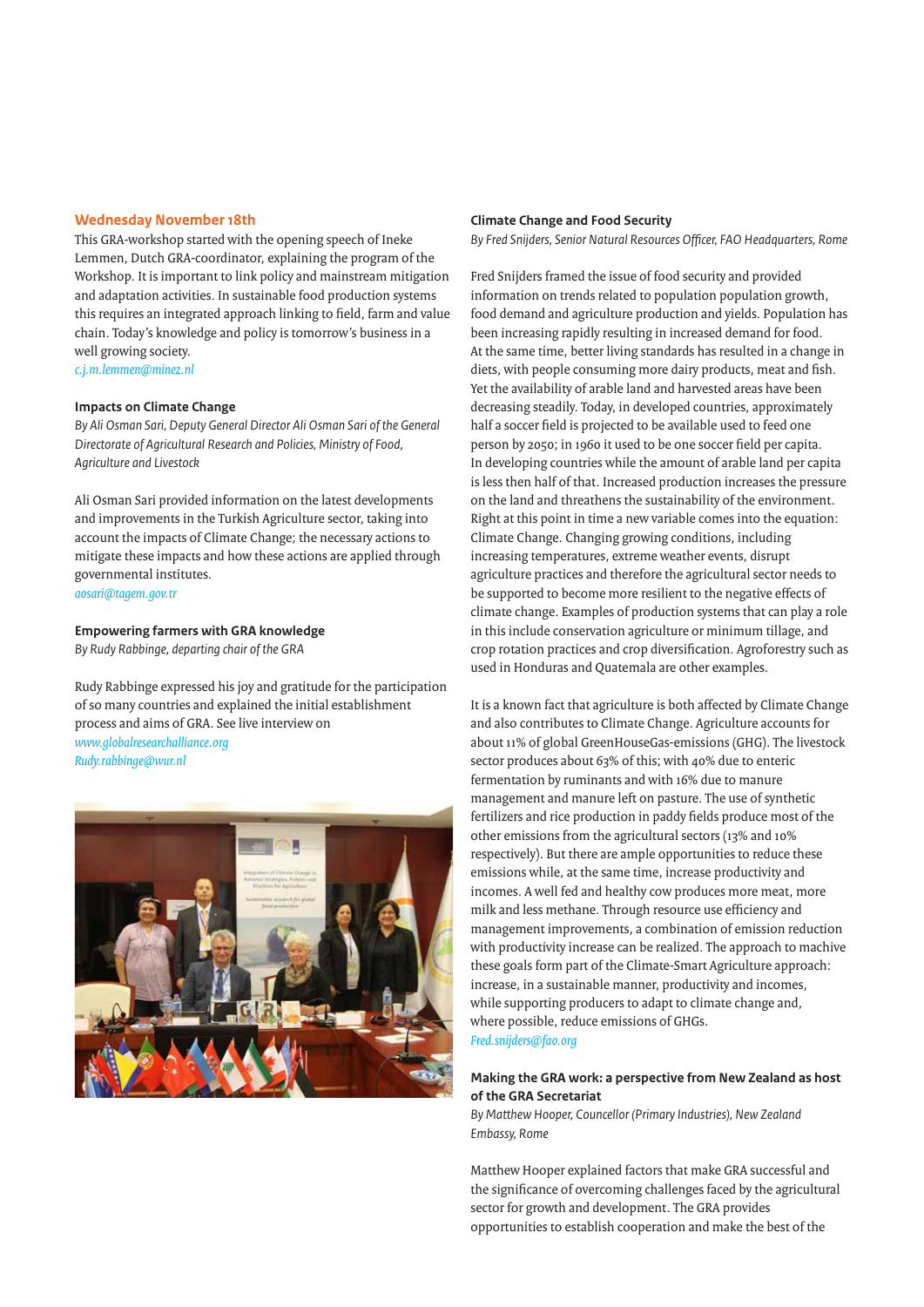collective resources of member countries. GRA activities should align with national research and policy objectives. Already funded research can be taken up to international level which will enable building knowledge, awareness and experience sharing. GRA requires cooperation rather than obligation - there is no joining or membership fee, no mandatory reports or funding. Only countries can join the alliance as members but individuals can also sign up to research networks. The GRA can connect researchers, governments and farmers. With its 46 members. GRA is now developing its strategic plan and strengthening partnerships with both new and existing members.

*Matthew.hooper@mfat.gov.nz*

**Modeling and Mapping of Soil Organic Carbon in Turkey** *By Mehmet Keçeci & Suat Akgüll, Researchers, General Directorate of* 

*Agricultural Research and Policies*

Turkish researchers explained their latest project about modeling and mapping of soil organic carbon. The Project aims to create a soil organic database, come up with thematic maps, soil organic carbon maps and WEB-GIS serving result maps. Soil samples taken from 11.800 different points have been used to create the map of soil carbon in Turkey after necessary analyses run in labs. With 18 different variables, 296 geological formations have been identified and they have been classified into 7 and 8 classes to highlight soil carbon formations and deformations. Digital soil mapping, productive soil mapping and RK have been used for SOC prediction along with other soil properties.

Questions highlighted that in order to have thorough results another 30.000 – 40.000 soil samples must be taken. *Mehmet.kecici@gthb.gov.tr*

#### **Fieldtrip to Agrobay Greenhouse in Bergema**

Agrobay Greenhouse Import Export Industry was established under the umbrella of the Group to realize production of natural (ecological) tomato and pepper towards fully export in the most modern and technological greenhouses by employing qualified staff to get product quality in conformity with international standards by applying latest production technologies with the advantages of unique climate and water resources that our country has.

For this purpose, a land of 1.500.000 sqearmeters (SQM) was bought in Izmir-Bergama. On this land, the first stage of 60.000 sqm plastic greenhouse was initiated for production in 2002, the second stage of 65.000 sqm plastic greenhouse in 2003, and the third stage of 80.000 sqm glass greenhouse in 2005. After the fourth stage of 80.000 sqm plastic greenhouse is initiated for production, the closed area for seedling production will reach 320.000 sqm. The company is the biggest greenhouse center not only in Middleast, the Balkans and Turkey in terms of the size of closed area but also the biggest in Europe in this size in terms of heating provided by geothermal resources.

From seed to construction, heating, cooling, air condition, irrigation,engine and equipment everything is imported from the leading countries. Our investment is mentioned not only in its region but also in Europe. More information:

*www.agrobay.com*

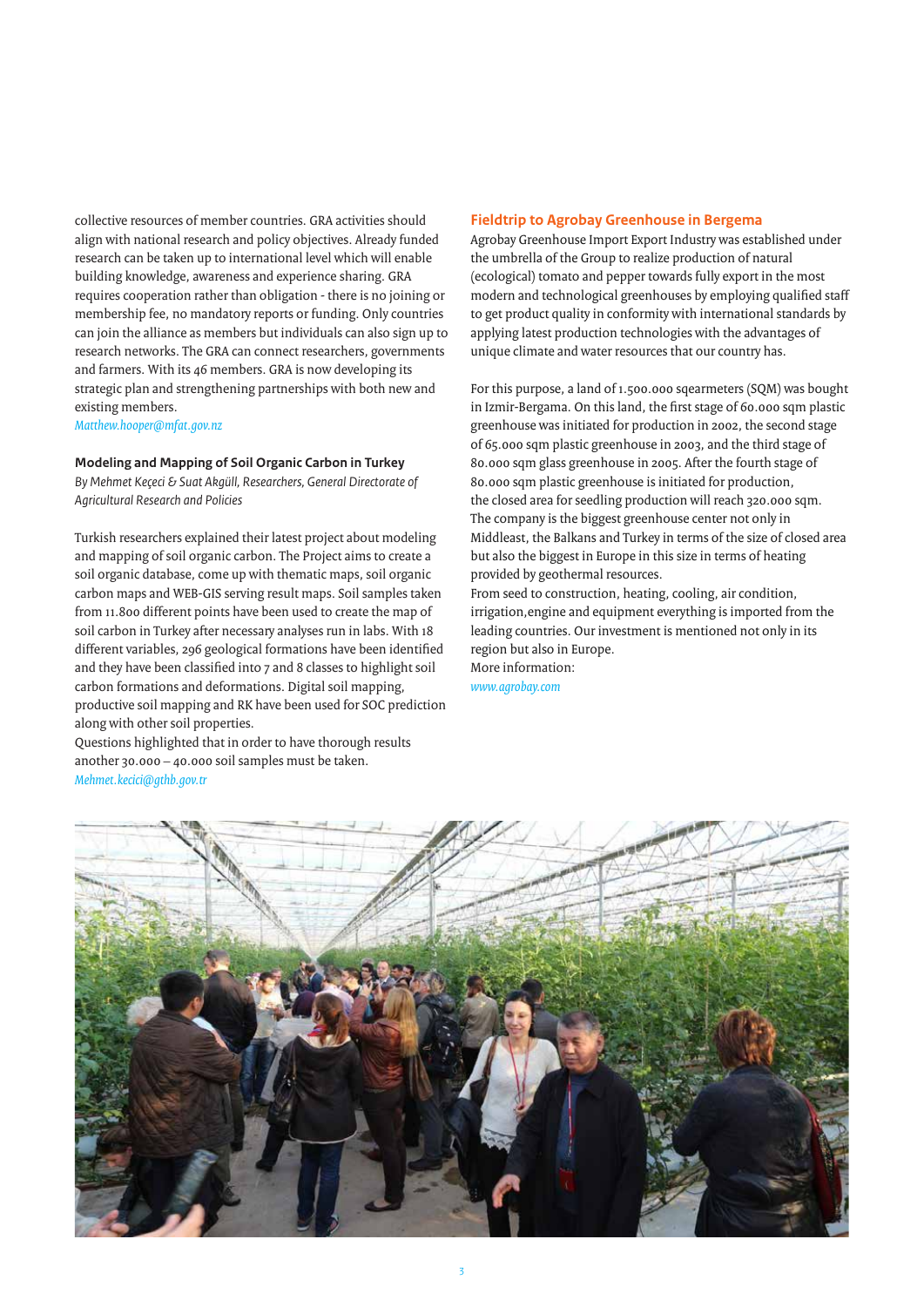#### **Thursday November 19th**

**World-wide agriculture with less growing of greenhouse gases** *By Martin Scholten, co-chair GRA Livestock Research Group* 

Martin Scholten explained the demand for more and more nutritious (the shift from cereal to meat and dairy) food and its effects on agriculture along with Climate Change. This demand naturally causes more production which results in more GHG release due to livestock production and other agricultural practices. It is known that livestock and paddy rice alone make up 64% of total agricultural GHG emissions. Considering Climate Change also affects soil erosion, infectious diseases, water scarcity and land reduction, lowering our carbon footprint is essential. We also need to adapt to Climate Change along with it. This requires science, knowledge and experience sharing and this is where GRA comes in with its 4 research groups, 15 networks and 3000 researchers from 46 member countries.

*Martin.scholten@wur.nl*

#### **Food Security, Agriculture and Climate Change in Turkey**

*By Ersoy Yıldırım, researcher by the Turkish Ministry of Food, Agriculture and Livestock* 

Ersoy Yıldırım outlined climatic changes occurring in Turkey due to Climate Change and Turkey's steps against it. There is a significant increase in precipitation in the north of Turkey while in the south precipitation decreases immensely. There are three different working groups. Firstly they have produced scenarios considering temperature rises in Eastern and Southern Anatolia along with possible Spring and Winter run offs in Eastern Anatolia. According to the scenarios, agricultural production may decrease up to 15-20%. Secondly there is a study in Konya, a drought management study over a 50.000 km2 area. Lastly they have focused on drought impact assessment. According to their studies they have determined three critical points, 2024-2025, 2035-2040, 2047-2059. More frequent floods and drought are expected and that's why they have commissioned their institutes to take necessary measures such as changing irrigation systems into a pressurized closed system and determining problem patterns in their areas. *yeyildirim@amkara.edu.tr*

# **Evaluation of Agricultural Integrated Management Information System for Climate Change (TARSEY)**

*By Berk Üstündağ; Agricultural & Environmental Informatics Research and Application Center Istanbul Technical University* 

Berk Üstündağ started his presentation by giving some figures about the necessary amount of food and water in the upcoming years. Considering water scarcity Turkey can have 25% increased yield efficiency with better crop pattern and water management. In order to do that Turkey integrates all the current databases – 763 projects and 42 databases. With the integration Turkey will be able to manage Assets (how much we have), Efficiency (how much we can produce), Quality (desired quality observation), Market (subsidies) and Sustainability. Through its 1200 robo-stations by having more 2500 temporal phenological sampling and remote sensing capacity by having more than 3000 annual VHRs as spatial data, TARSEY will be the roof of all data collection systems like TARBIL. Collected data will easily flow from bottom to the top, to decision makers, leading to a better and a more coherent grasp on agriculture. *berk@berk.tc*

*biustundag@itv.eclv.tr*

#### **Climate Change, Agriculture and Carbon Cycle: a case study**

*By Mehmet Karagöktaş, Researcher, General Directorate of Agricultural Research and Policies*

Mehmet Karagöktaş gave information about his ongoing case study. It is known that agriculture is also a source of GHG emissions, that's why they wanted to measure agriculture based CO<sub>2</sub> emissions. They have selected a semi-arid area in Southern East Anatolia region with 400 mm precipitation per year. They have used Automated Soil Gas (carbon) Flux System for wheat and cornplants and have sent the collected data to the data logger. Project was launched on 1 October 2014. They kept measuring for 77 days and evaluated data in short term with these two results: Relative humidity and CO emission has a negative correlation while soil temperature has a positive correlation. The next step will be measuring on different tillage (non and reduced) systems. More information:

*mehmet.karagoktas@gthb.gov.tr www.arastirma.tarim.gov.tr/gaptaem/sayfalar/eng*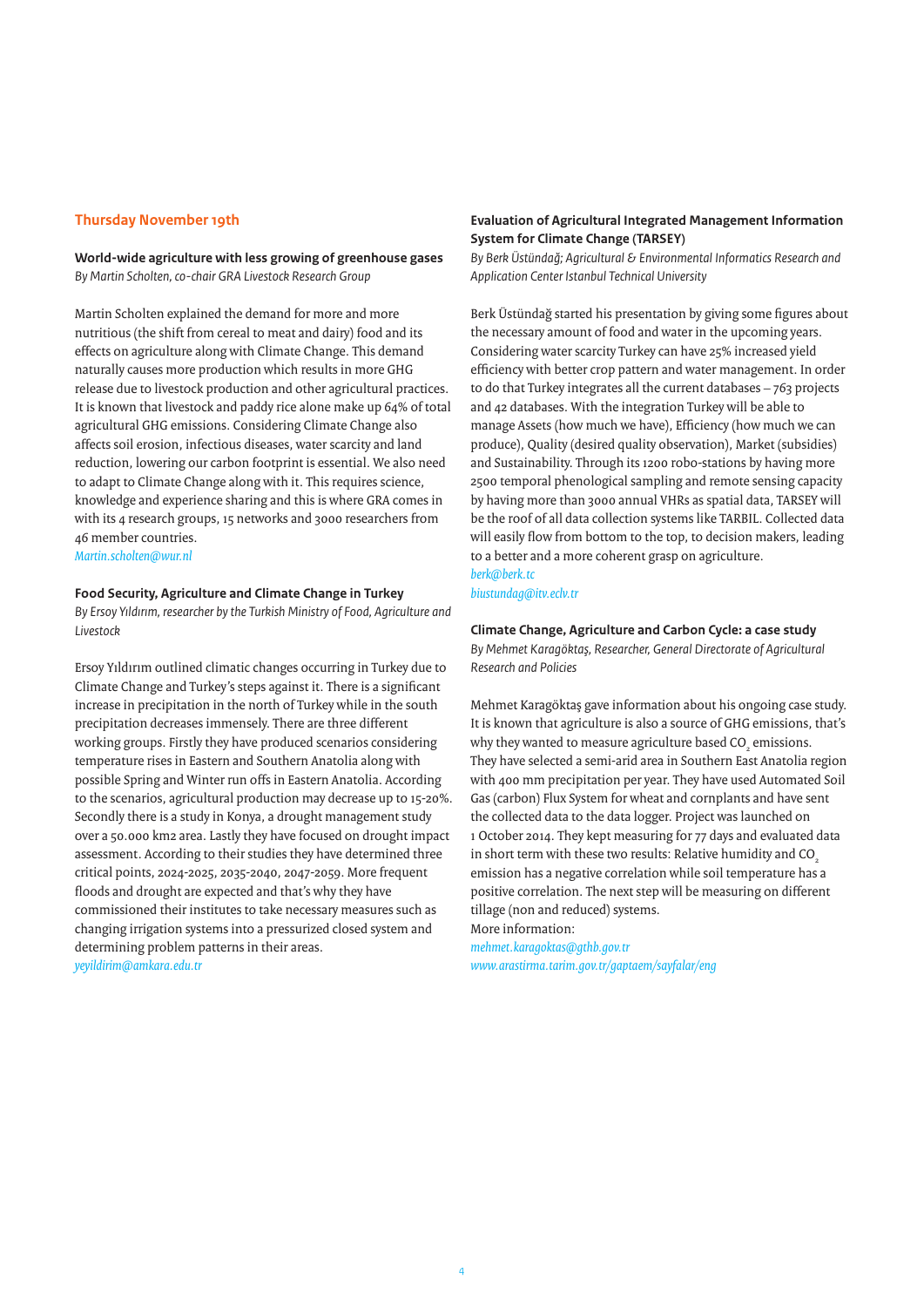# **Quantification of CO2 –emissions: a case study**

*By Tuncay Topdemir, Researcher, Directorate of Agricultural Research and Policies*

It is crucial to take measures to decrease CO $_{_2}$  emission and support the studies on global warming which is one of the most fundamental problems in countries over the world. The main purpose of this study, to investigate the effects of different tillage methods on CO $_{\tiny 2}$  emissions, physical, chemical, biological and biochemical properties of soil.

The study will be conducted on the International Agricultural Research and Training Center's experimental field in cotton- wheat+ corn (silage) rotation system. Conventional tillage, reduced tillage and no tillage treatments will be applied in randomized block design in three replications in four years. The amount of CO<sub>2</sub> emissions will be measured with CO<sub>2</sub> analyzer at regular intervals. Changes in physical properties such as soil structural stability, bulk density, bulk density and changes in chemical properties such as cation exchange capacity, plant nutrients, soil organic matter, organic C and changes in nitrogen content and also changes in microbiological and biochemical properties such as microbial biomass of C, CO<sub>2</sub> formation, dehydrogenase, alkaline phosphatase, urease, enzyme activities, N-mineralization and some biochemical and microbiological analysis will be determined. In the end of this study, comparison of tillage methods in terms of soil, water and environment, and determination of the effects of different tillage methods on some physical, chemical, biological and biochemical properties of the soil and especially on CO emission will be possible. This study will develop capacity for adaptation to climate change and avail us to quantify the amount of the greenhouse gas emissions from agriculture at regional level for short-term, national and global level for long-term. *Tuncay.topdemir@gthb.gov.tr*

# **Climate Change, Agriculture and National Policies in Kazakhstan**

*By Kozhakmetov Paiyzkan Director of the Department of the Climate Research and Water problems, Ministry of Energy of the Republic of Kazakhstan*

Kozhakmetov Paiyzkan firstly explained the geographical and climatic properties of Kazakhstan. As a landlocked country with a continental climate Kazakhstan is suffering from Climate Change with an intense warming of up to 1.5 degrees. Although vegetation zones have been expanding, increased temperature has also doubled the floods and caused water shortage. In near future glaciers feeding the rivers will completely melt and two rivers coming from China will provide less water due to increased water consumption in China. There will be droughts and desertification will increase 10%. It is estimated that grain production, the main product of Kazakhstan, will decrease 15% by 2050 due to increased temperatures and aridity. However GHG emissions have also decreased – 45% less methane, since 1990 as Soviet factories no longer operate in Kazakhstan. They have signed the Kyoto Protocol and it is their aim to reduce GHG emissions 25% by 2030 and 30% by 2050.

#### **Actions for Mitigation and Adaptation to Climate Change of Livestock Sector in the Mediterranean Area**

*By Giacomo Pirlo, Senior scientist at Fodder and Dairy Products Research Centre at Lodi Italy*

Giacomo Pirlo presented the steps taken within the Mediterranean Region for mitigation and adaptation. In the Mediterranean Region climatic changes have been observed, such as more and more warm days and less cold days, increased temperature, longer, frequent and intense heat waves. Climate Change also affects livestock production in the Region. Feed and water availability has decreased. It's harder for producers to maintain animal health due to metabolism and exotic diseases occurring with increased temperature. That's why mitigation and adaptation strategies are required such as: Varieties less sensitive to drought should be developed and promoted; forage systems should use water resources more efficiently; resistance to mycotoxins should be enhanced in animals at the same time as reducing their sensitivity to heat stress; manure management and pest management should be improved while using less water and chemicals. The next 5 steps will be launching a scientific network on Livestock Actions for Mitigation and Adaptation to Climate Change in the Mediterranean region.

- 1. After the end of the GRA meeting at Izmir, about 120 researchers from different countries in the Mediterranean region have been invited to join in Mediterranean network.
- 2. So far 20 researches have joint in the network. They come from different countries and institutions (research institutes and universities) with background in livestock or crop sciences. They have specific expertise in reduction of GHG and adaptation to climate change, arid and semi-arid crop production systems and pastoral systems. Countries represented in the network at the moment are: Cyprus, Portugal, Spain, France, Italy, Greece, Morocco and Egypt.
- 3. The activities of the network are those proposed at the Izmir meeting. However, a practical plan will be proposed depending on the specific contributions of network's participants.
- 4. A proposal of plan and the list of participants will be sent to the GRA secretariat by the end of this year.
- 5. The plan will be presented at the LRG in Melbourne *giacomo.pirlo@entecra.it*

## **Soil Carbon and Nitrogen Cycling cross-cutting group of the GRA (Integrative Research Group)**

*By Jean-Francois Soussana, Co-chair GRA Research Group Soil Carbon and Nitrogen Cycling*

Jean-Francois Soussana gave information about two different scientific networks – one working on inter-comparison of models simulating greenhouse gases on arable crop (rotation of wheat, corn and rice) and grassland systems, and the other one working on adaptation using different models for analyzing temperate grassland sensitivity to climate change. The first network benefits from more than 40 scientists working on 24 different models using generic data. The more data you have, the less uncertainty there is,

*Zg\_meteokaz@mail.ru*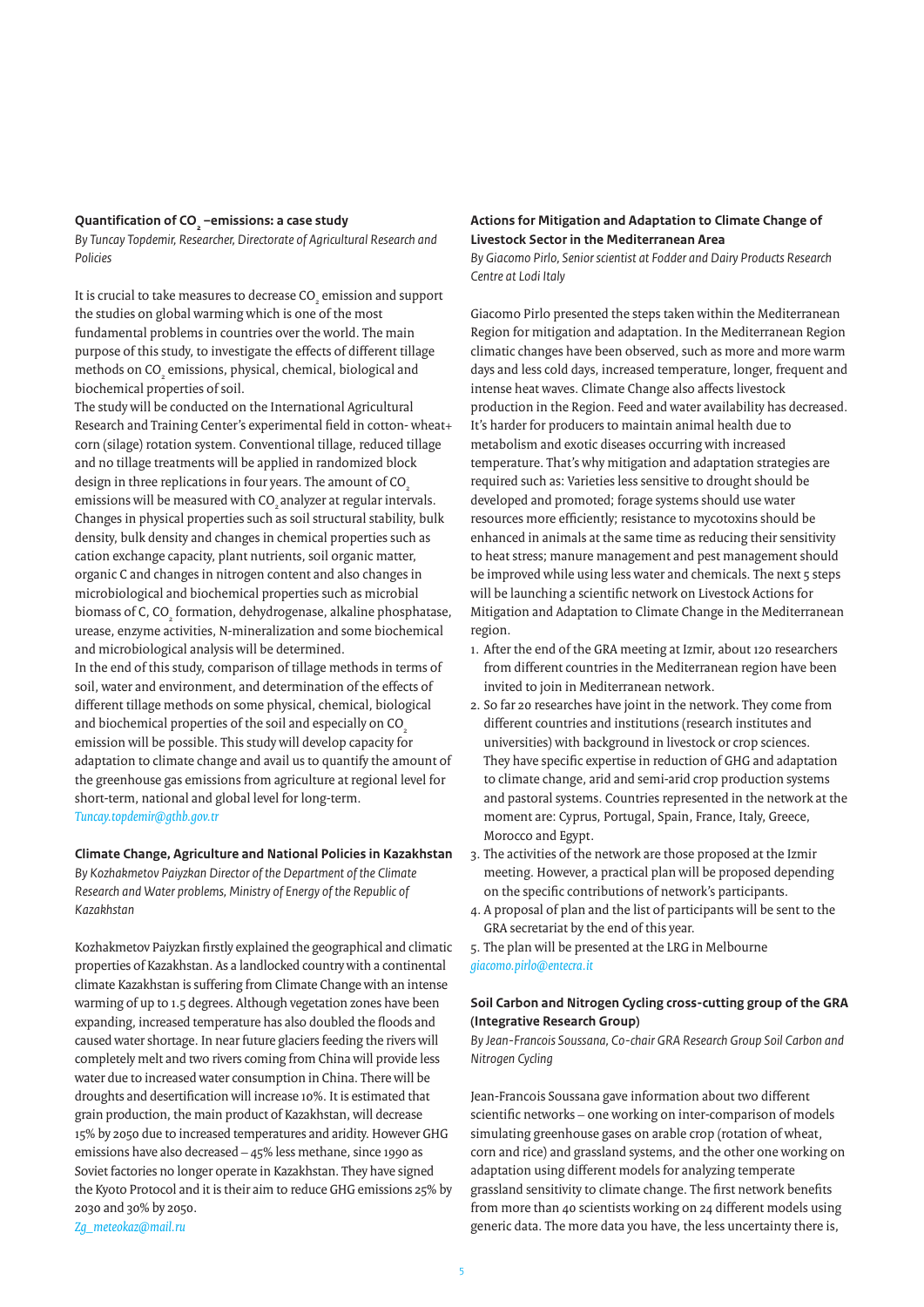and this will also enable improving calibration for future prediction. According to the sensitivity analysis for temperate grasslands, less temperature and more precipitation results in more carbon in the soil while there is less carbon in the soil if the situation is reversed. Organic carbon is higher in soil than it is in the atmosphere. This can turn into a source of CO $_{_2}$  emission. On this matter, GRA could host a research initiative with other organizations, the '4/1000 initiative' (soil for food security and climate), and help on the integration of international work for efficient research.

*dsenv@paris.inra.fr*

**Influence of climate change in agricultural practices in Croatia** *By Milan Mesic, University of Zagreb Faculty of Agriculture, Department of General Agronomy in Zagreb/Croatia*

Milan Mesic started his presentation by giving some information about the climate of Croatia. Croatia in the continental part, in average conditions doesn't lack water, in winter there is even a surplus of water. But droughts can be experienced from time to time. In a long term field trial with different nitrogen fertilization rates yields of winter wheat were analysed under treatments fertilized with 0, 100, 150, 200, 250 and 300 kg N ha<sup>-1</sup>, in years 1997, 2000 and 2003. Winter wheat yields in 1997 and 2000 were realized under average rainfall and temperature regime, while 2003 was extremely dry and hot, especially during the period of winter wheat vegetation. These extreme weather conditions adversely influenced winter wheat yields. He consluded that for efficient adaptation of agriculture to climate change, surely up to possible dimensions of that adaptation, it is important to invent and to continuously perform research programs in agriculture. More information

*mmesic@gr.hr*

## **Mitigation and adaptation policies and measures in the agriculture sector in Spain**

*By Maria Jose Alonso Moya, Agriculture Coordinator from Spanish Office for Climate Change*

Maria Jose firstly stated the importance of food and agriculture for Spain. Developed and sustainable agriculture along with international initiatives are essential at this point. Spain wants to improve engagement by staying in contact and designing research policies. It is known that in Spain 10% of total emissions are caused by agriculture – half of it due to livestock production. So Spain launched a National Adaptation Plan with Climate Projects and carbon footprint reduction activities. For example in Spain fertilizers cause 10% of total agricultural CO $_{\tiny 2}$  emissions and that's why Spain needs to train farmers, and make recommendations regarding fertilizer use and necessary amounts in order to reduce emissions while maintaining productivity. *mjamoya@magrama.es*

#### **Agriculture and Greenhouse Gases in Portugal**

*By Hugo Costa, director of Cabinet of Planning Politics and General Administration in the Ministry of Agriculture*

Hugo Costa explained the effects of Climate Change and steps taken against it by Portugal. Climate change has reduced total rainfall and increased temperatures in Portugal causing desertification. Soil fertility and water availability have decreased as well. There have been changes in plant and animal health. Therefore, due to these negative effects firstly they need to prevent erosion and be ready and resistant to extreme events. Genetic diversity should be adapted to Climate Change. In August of 2014 were launched by the Ministry of Agriculture and Sea an Innovation Strategy for Agrifood and Forestry with intervention areas related to mitigation and adaptation of Climate Change. In July 2015 a set of low carbon policies were put in motion by the launch of National Strategic Framework for the Climate Policy, which aims contribute to the goals fo the National Green Growth Commitment through a mainstreaming effective of governance.

These government's driven measures for the agricultural context are summarised as follows: gaining resilience by improving agricultural practices; improving livestock and fertilizer management; taking measures against extreme weather events; and focusing on water availability. In addition, at the context of European Innovation Policy Horizon 2020 has already started to identify additional supports to cover the needs of innovation in adaptation and to reduce CO<sub>2</sub> emissions. Portugal also wants to be a part of the GRA and believes that involvement of all stakeholders is required in sharing knowledge and experience especially between countries with similar climatic vulnerabilities.

Portugal also wants to be part of the GRA and believes that involvement is required in sharing knowledge and experience, especially between countries with similar climate vulnerabilities. *hcosta@gpp.pt*

#### **Agrosystems in Canada**

*By Brian McConkey, Co-chair GRA Research Group Agro systems*

Brian McConkey participated in the meeting via Skype call and explained how the GRA can assist countries to overcome challenges relating to measurement of GHG emissions. Canada firstly monitors its carbon footprint inventory. In order to overcome challenges working together is essential. GRA provides a perfect mechanism to find opportunities with likeminded countries where you can improve methods and share information, understand similarities and solve problems together. Brian emphasized that "the more you put in the more you get out", so countries need to 'get involved' in GRA activities and collaborative research.

*Brian.mcconkey@agr.gc.ca*